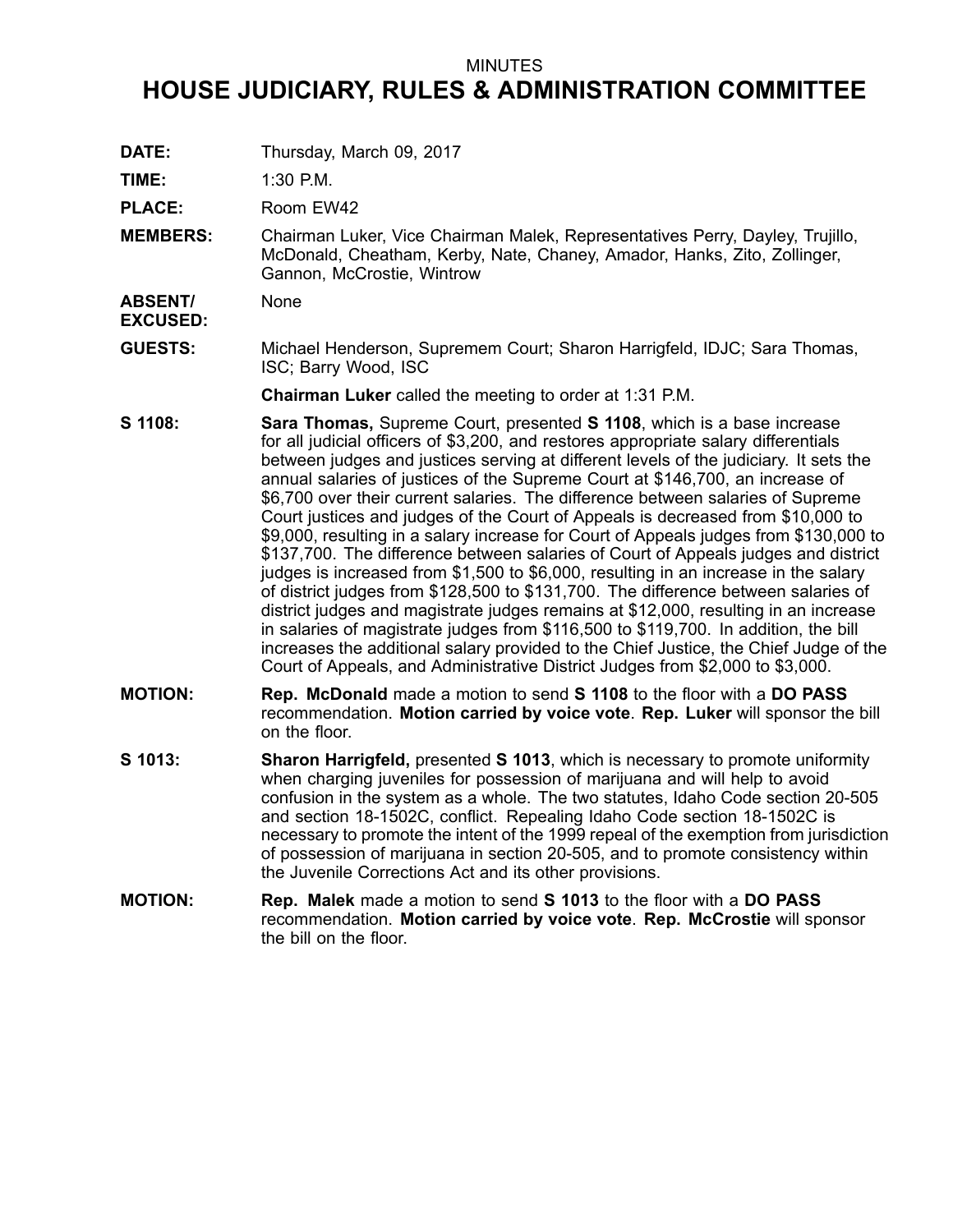- **S 1023: Michael Henderson,** presented **S 1023**, which is one of the bills that the Supreme Court has recommended in its annual report to the Governor concerning defects or omissions in the law as required under Article V, Section 25 of the Idaho Constitution. Chapter 27 of Title 49 contains provisions concerning how funeral processions are to be conducted, and also specifies that pedestrians and drivers must yield the right-of-way to funeral processions, and may not interfere with them. I.C. § 49-2706 states that <sup>a</sup> violation of the provisions of the chapter is <sup>a</sup> misdemeanor punishable by <sup>a</sup> fine of up to \$100; there is no jail time for this offense. This bill would make these offenses traffic infractions, unless the interference is knowing and intentional, in which case it would be <sup>a</sup> misdemeanor punishable by both <sup>a</sup> fine and <sup>a</sup> possible jail sentence.
- **MOTION: Rep. Gannon** made <sup>a</sup> motion to send **S 1023** to the floor with <sup>a</sup> **DO PASS** recommendation. **Motion carried by voice vote**. **Rep. Gannon** will sponsor the bill on the floor.
- **S 1024: Michael Henderson,** presented **S 1024**, which is one of the bills that the Supreme Court has recommended in its annual report to the Governor concerning defects or omissions in the law as required under Article V, section 25 of the Idaho Constitution. At the 2016 Legislative Session the Legislature enacted **1328aa**, which amended several statutes in the Child Protective Act. As <sup>a</sup> consequence, the definition of protective order in I.C. § 16-1602(34) now contains an outdated statutory reference, and also fails to note all of the circumstances in which <sup>a</sup> protective order may be issued. This bill would correct those errors.
- **MOTION: Rep. Wintrow** made <sup>a</sup> motion to send **S 1024** to the floor with <sup>a</sup> **DO PASS** recommendation. **Motion carried by voice vote**. **Rep. Wintrow** will sponsor the bill on the floor.
- **S 1025: Michael Henderson,** presented **S 1025**, which is one of the bills that the Supreme Court has recommended in its annual report to the Governor concerning defects or omissions in the law as required under Article V, Section 25 of the Idaho Constitution. The powers and duties of Administrative District Judges are set out in I.C. § 1-907. Subsection (h) of that statute states that these duties include promulgating <sup>a</sup> schedule of offenses for which written appearances, waivers of trial, and pleas of guilt may be accepted, and establishing <sup>a</sup> schedule of fines and bails. These matters have long been addressed in rules adopted by the Supreme Court and made uniform throughout the state; they are no longer addressed by Administrative District Judges. This bill would remove this outdated provision.
- **MOTION: Rep. McCrostie** made <sup>a</sup> motion to send **S 1025** to the floor with <sup>a</sup> **DO PASS** recommendation. **Motion carried by voice vote**. **Rep. McCrostie** will sponsor the bill on the floor.
- **S 1026: Michael Henderson,** presented **S 1026**, which is one of the bills that the Supreme Court has recommended in its annual report to the Governor concerning defects or omissions in the law as required under Article V, Section 25 of the Idaho Constitution. I.C. § 19-2604 permits some defendants to have their convictions or pleas or findings of guilt set aside if certain conditions are met. The wording of the statute leaves it somewhat unclear whether a defendant in a misdemeanor case who has been sentenced to <sup>a</sup> jail term, with <sup>a</sup> portion of the jail term suspended, would be eligible for this relief. This bill would clarify that when any portion of the sentence of <sup>a</sup> defendant in <sup>a</sup> misdemeanor case has been suspended, the defendant could later ask the court for relief if the requisite conditions are met.
- **MOTION: Rep. Trujillo** made <sup>a</sup> motion to send **S 1026** to the floor with <sup>a</sup> **DO PASS** recommendation. **Motion carried by voice vote**. **Rep. Trujillo** will sponsor the bill on the floor.